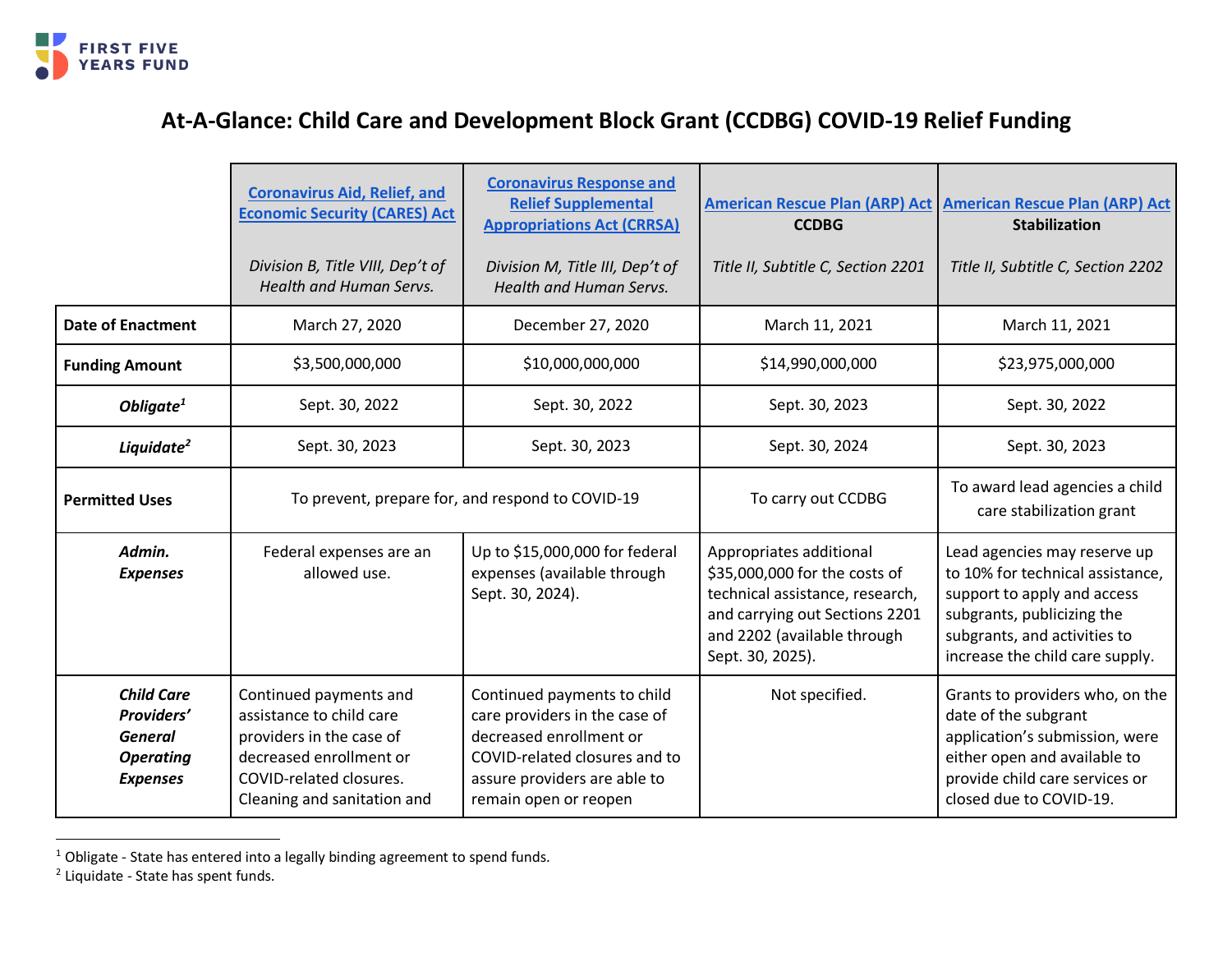|                                   | <b>Coronavirus Aid, Relief, and</b><br><b>Economic Security (CARES) Act</b><br>Division B, Title VIII, Dep't of<br>Health and Human Servs.                          | <b>Coronavirus Response and</b><br><b>Relief Supplemental</b><br><b>Appropriations Act (CRRSA)</b><br>Division M, Title III, Dep't of<br>Health and Human Servs.                                                                                                                                                                                                                                                                                                                                                                    | <b>CCDBG</b><br>Title II, Subtitle C, Section 2201                                           | American Rescue Plan (ARP) Act American Rescue Plan (ARP) Act<br><b>Stabilization</b><br>Title II, Subtitle C, Section 2202                                                                                                                                                                                                                                                                                                                                                 |
|-----------------------------------|---------------------------------------------------------------------------------------------------------------------------------------------------------------------|-------------------------------------------------------------------------------------------------------------------------------------------------------------------------------------------------------------------------------------------------------------------------------------------------------------------------------------------------------------------------------------------------------------------------------------------------------------------------------------------------------------------------------------|----------------------------------------------------------------------------------------------|-----------------------------------------------------------------------------------------------------------------------------------------------------------------------------------------------------------------------------------------------------------------------------------------------------------------------------------------------------------------------------------------------------------------------------------------------------------------------------|
|                                   | other activities necessary to<br>maintain or resume operation<br>of programs, even if providers<br>were not receiving CCDBG<br>assistance prior to the<br>pandemic. | including for fixed costs and<br>increased operating expenses;<br>and to help providers afford<br>increased operating expenses<br>during the pandemic. (Lead<br>agencies are encouraged to<br>implement enrollment and<br>eligibility policies with<br>reimbursement based on<br>enrollment, rather than<br>attendance.)<br>Cleaning and sanitation, and<br>other activities necessary to<br>maintain or resume the<br>operation of programs, even if<br>providers were not receiving<br>CCDBG assistance prior to the<br>pandemic. |                                                                                              | Subgrantees may use funds for<br>rent or mortgage payments and<br>utilities, personal protective<br>equipment and cleaning<br>supplies or services, purchases<br>of or updates to equipment and<br>supplies related to COVID-19,<br>and mental health supports.<br>Subgrantees must certify that<br>for the duration of the<br>subgrant, they will implement<br>policies in line with State,<br>Tribal, and local, and to the<br>greatest extent possible, CDC<br>guidance. |
| <b>Payment of</b><br><b>Staff</b> | Lead agencies are encouraged<br>to require continued payment<br>of staff.                                                                                           | Lead agencies are encouraged<br>to require continued payment<br>of staff.                                                                                                                                                                                                                                                                                                                                                                                                                                                           | Not specified.                                                                               | Subgrantees may use funds for<br>personnel costs and must<br>certify they will continue to pay<br>employees no less than the full<br>compensation they received<br>when the application was<br>submitted.                                                                                                                                                                                                                                                                   |
| Assistance for<br><b>Families</b> | Child care assistance for low-<br>income and other families<br>eligible under CCDBG, and for                                                                        | Child care assistance for low-<br>income and other families<br>eligible under CCDBG, and for                                                                                                                                                                                                                                                                                                                                                                                                                                        | Child care assistance for low-<br>income and other families<br>eligible under CCDBG, and for | Subgrantees must certify that<br>for the duration of the<br>subgrant, they will provide                                                                                                                                                                                                                                                                                                                                                                                     |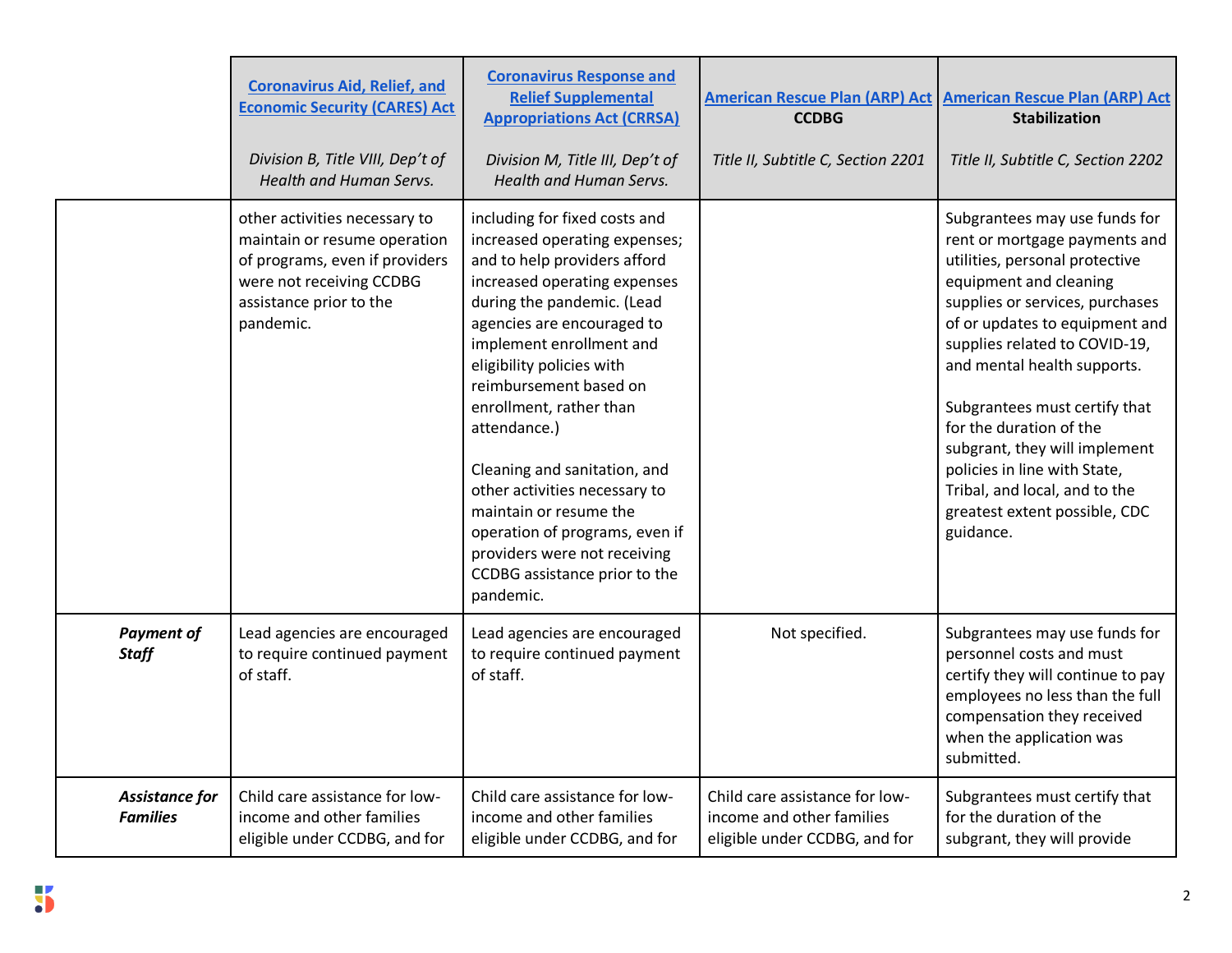|                                       | <b>Coronavirus Aid, Relief, and</b><br><b>Economic Security (CARES) Act</b><br>Division B, Title VIII, Dep't of<br>Health and Human Servs.      | <b>Coronavirus Response and</b><br><b>Relief Supplemental</b><br><b>Appropriations Act (CRRSA)</b><br>Division M, Title III, Dep't of<br>Health and Human Servs.                                                                                                                                                                                                                                                                                                                                  | <b>CCDBG</b><br>Title II, Subtitle C, Section 2201 | American Rescue Plan (ARP) Act American Rescue Plan (ARP) Act<br><b>Stabilization</b><br>Title II, Subtitle C, Section 2202                                                                                     |
|---------------------------------------|-------------------------------------------------------------------------------------------------------------------------------------------------|---------------------------------------------------------------------------------------------------------------------------------------------------------------------------------------------------------------------------------------------------------------------------------------------------------------------------------------------------------------------------------------------------------------------------------------------------------------------------------------------------|----------------------------------------------------|-----------------------------------------------------------------------------------------------------------------------------------------------------------------------------------------------------------------|
|                                       | essential workers regardless of<br>income                                                                                                       | essential workers regardless of<br>income (specifies farmworkers,<br>in addition to others).                                                                                                                                                                                                                                                                                                                                                                                                      | essential workers regardless of<br>income          | relief from copayments and<br>tuition payments to families<br>enrolled in the provider's<br>program, to the greatest extent<br>possible, prioritizing families<br>struggling to make either type<br>of payment. |
| <b>Technical</b><br><b>Assistance</b> | Not specified.                                                                                                                                  | Publicizing the availability of,<br>and technical assistance to help<br>providers apply for, funding<br>available for such purposes,<br>including among center-based<br>child care providers, family<br>child care providers, and group<br>home child care providers.<br>Technical assistance to help<br>providers implement practices<br>and policies in line with<br>guidance from State and local<br>health departments and the<br>CDC regarding the safe<br>provision of child care services. | Not specified.                                     | Administrative costs include<br>providing technical assistance.                                                                                                                                                 |
| <b>Past Expenses</b>                  | Restore amounts for<br>obligations incurred to<br>prevent, prepare for, and<br>respond to COVID-19 prior to<br>the CARES Act enactment<br>date. | Restore amounts for<br>obligations incurred to prevent,<br>prepare for, and respond to<br>COVID-19 prior to the CRRSA<br>enactment date.                                                                                                                                                                                                                                                                                                                                                          | Not specified.                                     | Subgrant funds may be used to<br>reimburse providers for the<br>cost of goods or services<br>obligated or expended to<br>respond to COVID-10 prior to<br>enactment of the ARP Act.                              |